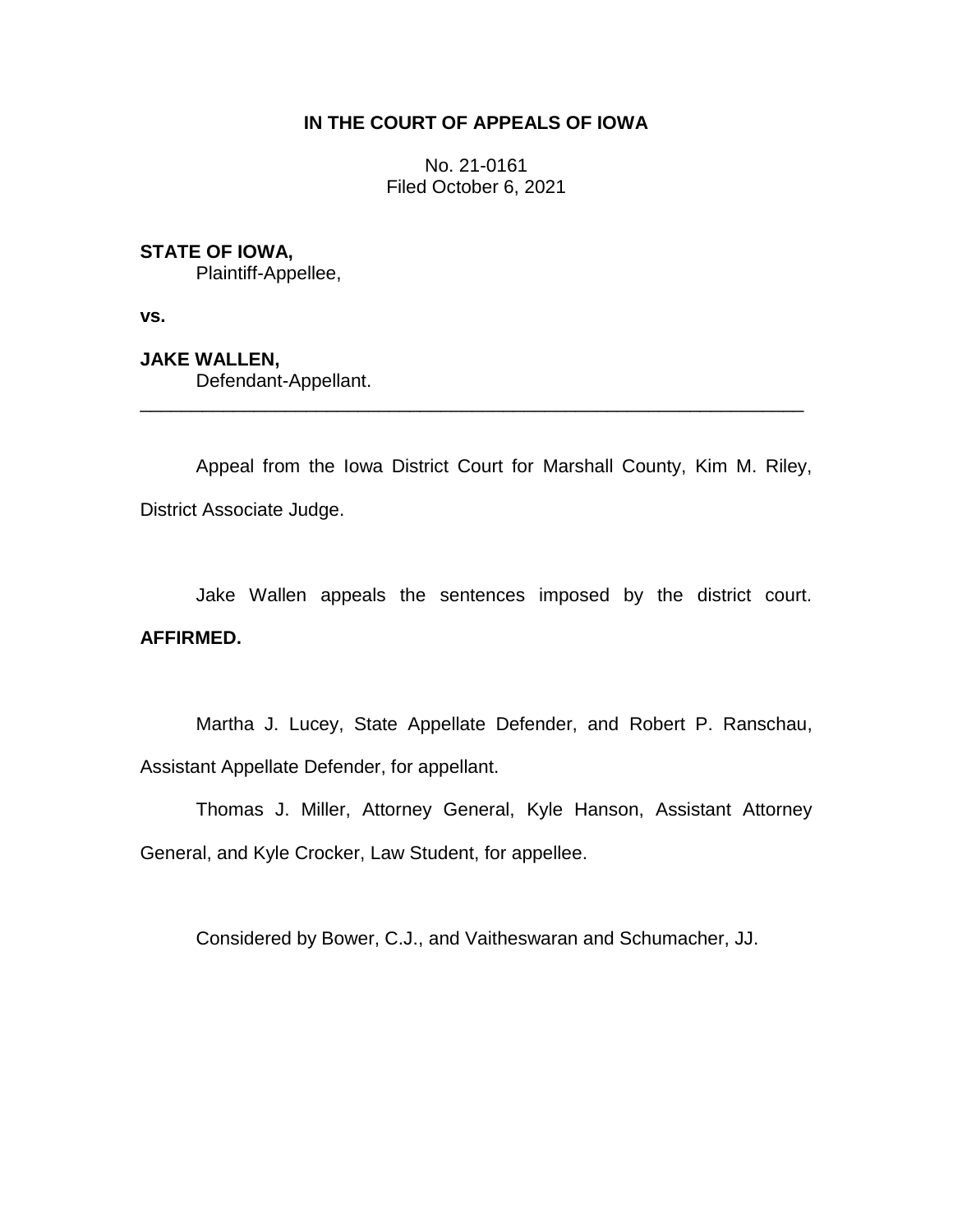## **VAITHESWARAN, Judge.**

Jake Wallen pled guilty to driving while barred. He pled guilty to seconddegree theft in a separate case. Finally, he admitted to probation violations in a third case.

The district court sentenced Wallen to prison terms not exceeding two years on the driving-while-barred charge and five years on the theft charge, to be served concurrently. The court revoked Wallen's probation and ordered the two concurrent sentences to be served consecutively to the sentence in the third case.

On appeal, Wallen contends "[t]he district court abused its discretion when it ordered [him] to serve prison sentences." *See State v. Damme*, 944 N.W.2d 98, 105–06 (Iowa 2020) (setting forth standard of review). In his view, "the court should have suspended the sentence[s] of incarceration and placed him on probation." He cites his acquisition of "full-time employment and a residence of his own" and a presentence investigation report recommending a suspended sentence on the theft plea.

In imposing prison terms, the district court considered the mitigating factors cited by Wallen but weighed them against the "aggravating" "facts and circumstances" in the theft case, particularly Wallen's abuse of "the trust of an individual who cared about him." The court also considered Wallen's "criminal history" dating back to 2014 and the "community supervision" he was under at the time of the theft offense, which "evidently did not deter" him "from future and continued criminal conduct." And the court "consider[ed] the recommendation that was indicated in the presentence investigation report."